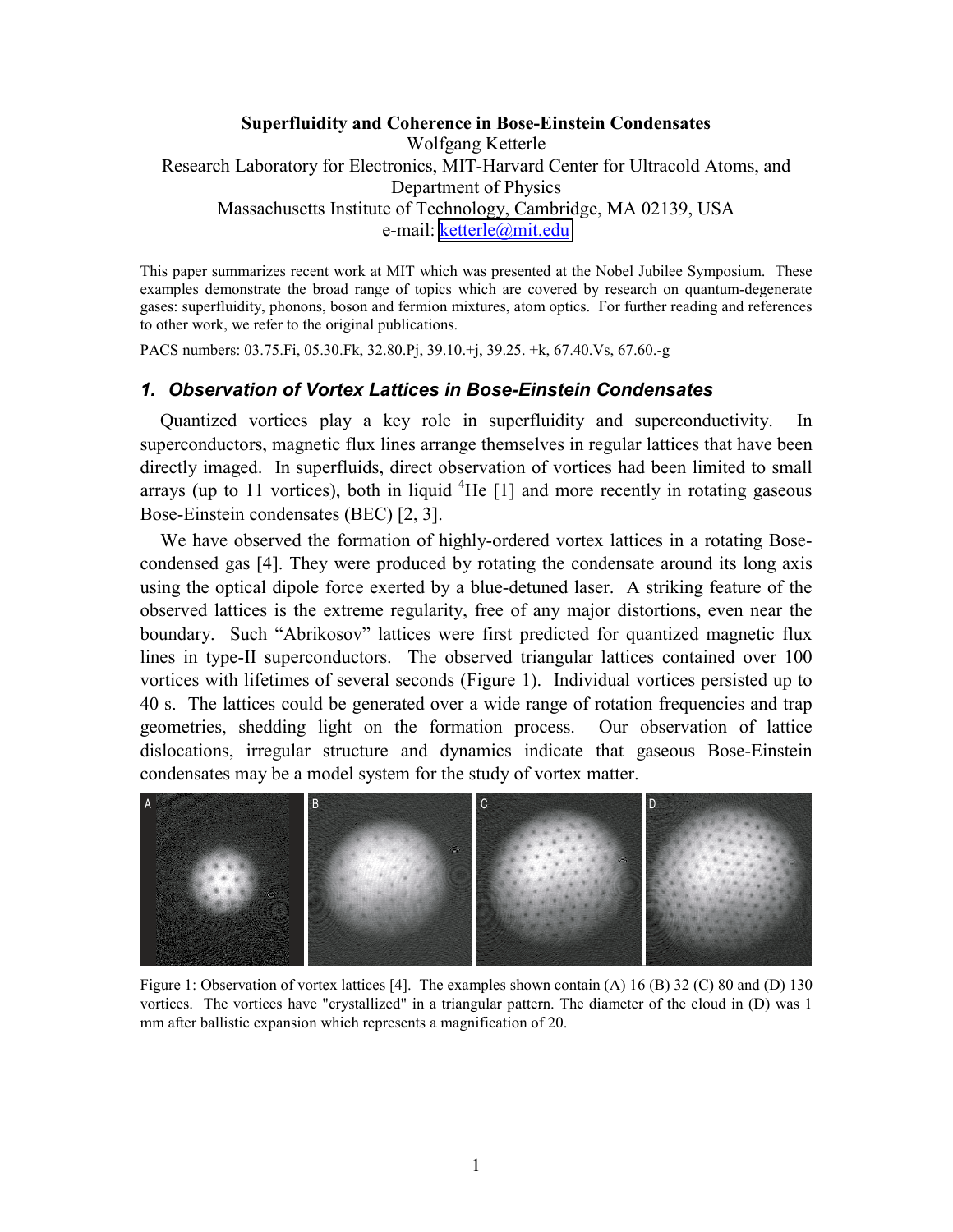## *2. Vortex Nucleation in a Stirred Bose-Einstein Condensate*

Dissipation and turbulence in superfluid flow often involves the creation and subsequent motion of quantized vortices. Since vortices are topological defects they may only be created in pairs, or can enter a system individually from its boundary. The nucleation process has been a subject of much theoretical interest [5]. Experiments with Bose-Einstein condensates in atom traps are well suited to test theories of nucleation because the boundary of the condensate is well controlled, and vortices can be directly imaged.

In previous work, we had observed vortex lattices in stirred Bose-Einstein condensates [4]. By varying the stirring parameters we explored different mechanisms for vortex nucleation [6]. A large stirrer, with a beam waist comparable to the condensate radius showed enhanced vortex generation at discrete frequencies. Figure 2 shows the number of vortices versus the frequency of rotation of the laser beam using 2-, 3- and 4-point patterns for the stirring beams. These resonances were close to the frequencies of excitation for surface modes of different multipolarity. This observation confirms the role of discrete surface modes in vortex formation.

However, when we used a tightly focused (beam waist  $5 \mu m$ ) laser beam as stirrer, we observed a broad response as a function of the frequency of the stirrer's motion, and no resonances (see Figure 2). Furthermore, vortices could be generated well below the critical rotation frequency for the excitation of surface modes. This suggests a local mechanism of vortex generation involving hydrodynamic flow and local turbulence.



Figure 2: Discrete resonances in vortex nucleation (left) [6]. The number of vortices created by multi-point patterns is shown. The arrows below the graph show the positions of the surface mode resonances. The stirring times were 100 ms for the 2- and 3-point data, and 300 ms for the 4-point data. Inset shows 2-,3-, and 4-point dipole potentials produced by a 25 µm waist laser beam imaged onto the CCD camera. Non-resonant nucleation using a small stirrer (right). Average number of vortices created for different stirring times using a 2-point pattern positioned at the edge of the condensate.

### *3. Observation of vortex phase singularities in Bose-Einstein condensates*

Bose-Einstein condensates of dilute atomic gases offer a unique opportunity to study quantum hydrodynamics. The low density of the gas allows direct comparison with first principle theories.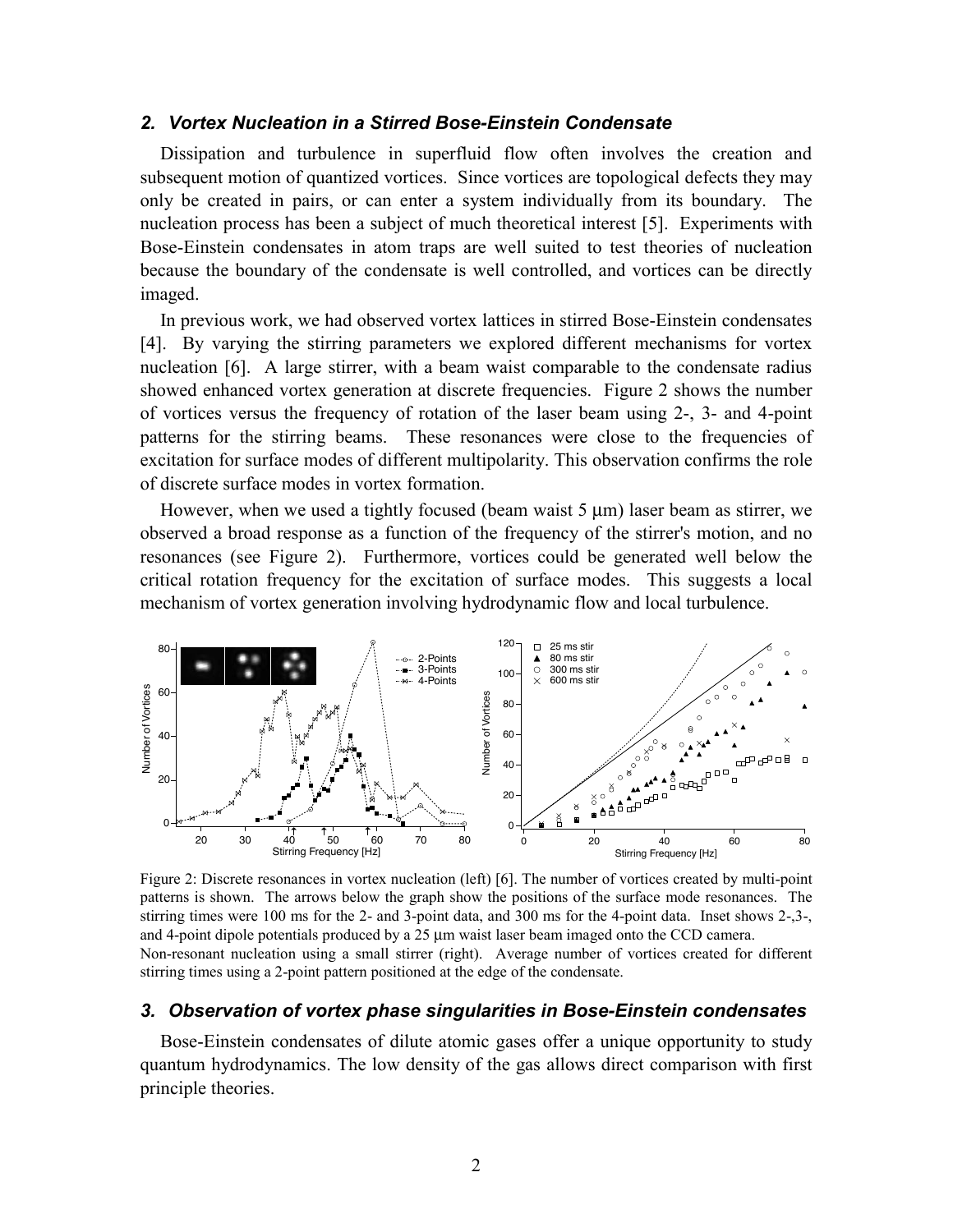Recently, vortices in a Bose-Einstein condensate have been realized experimentally and are currently under intensive study [3, 4, 7]. In most of this work, vortices were identified by observing the density depletion at the cores. The velocity field was inferred only indirectly, with the exception of the work on circulation in a two-component condensate [7]. The flow field of a vortex can be directly observed when the phase of the macroscopic wavefunction is measured using interferometric techniques. In our work, we created one or several vortices in one condensate by moving a laser beam through it and imaged its phase by interfering it with a second unperturbed condensate which served as a local oscillator [8].

The characteristic signature of vortices were dislocations in the interference fringes. The "extra" fringe which terminates at the vortex core corresponds to one quantum of circulation h/m (where m is the atomic mass and h Planck's constant) or a phase change of  $2\pi$  integrated along a path around the vortex core (Figure 3).



Figure 3: Observation of the phase singularities of vortices created by sweeping a laser beam through a condensate [8]. Without the sweep, straight fringes of about 20  $\mu$ m spacings were observed (upper image), while after the sweep, fork-like dislocations appeared (lower image). The speed of the sweep was 1.1 µm/ms corresponding to a Mach number of 0.1. The field of view of each image is 1.1 mm x 0.38 mm.

#### *4. Two species mixture of quantum degenerate Bose and Fermi gases*

Experimental methods of laser and evaporative cooling, used in the production of atomic Bose-Einstein condensates have recently been extended to realize quantum degeneracy in trapped Fermi gases [9]. Fermi gases are a new rich system to explore the implications of Pauli exclusion on scattering properties of the system, and ultimately fermionic superfluidity.

We have produced a new macroscopic quantum system, in which a degenerate <sup>6</sup>Li Fermi gas coexists with a large and stable  $^{23}$ Na BEC [10]. This was accomplished using inter-species sympathetic cooling of fermionic  ${}^{6}Li$  in a thermal bath of bosonic  ${}^{23}Na$ . We have achieved high numbers of both fermions ( $>10^5$ ) and bosons ( $>10^6$ ), and <sup>6</sup>Li quantum degeneracy corresponding to one half of the Fermi temperature (Figure 4). This is the first time that a Fermi sea was produced with a condensate as a "refrigerator".

Low rates for both intra- and inter-species inelastic collisions result in a lifetime longer than 10 s. Hence, in addition to being the starting point for studies of the degenerate Fermi gas, this system shows great promise for studies of degenerate Bose-Fermi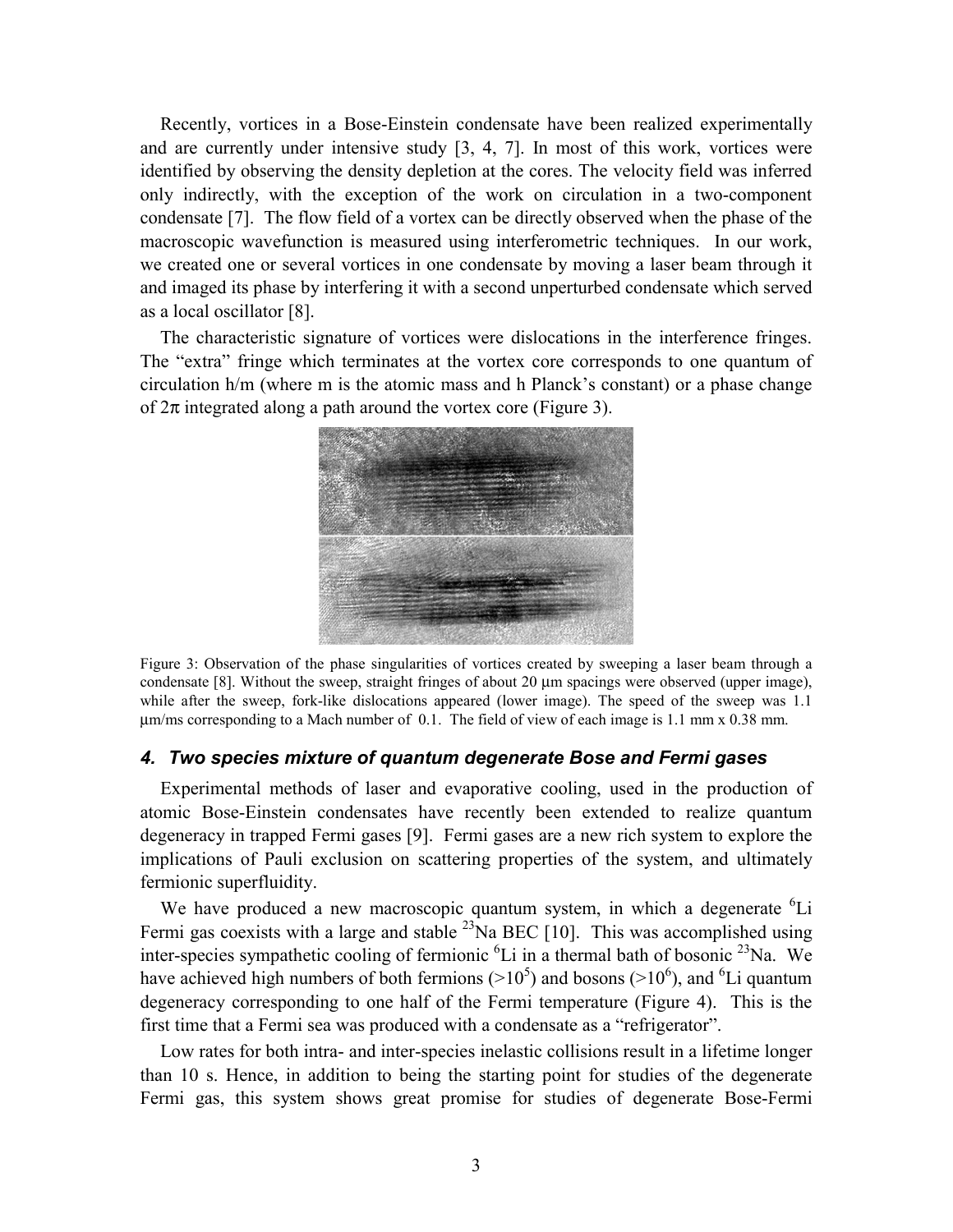mixtures, including collisions between the two species, and of limitations to the sympathetic cooling process.



Figure 4: Onset of Fermi degeneracy [10]. Three pairs of images (top to bottom) correspond to  $T/T_F=2, 1$ , and 0.5. (a) Column densities of the  ${}^{6}Li$  cloud were recorded by absorption imaging. (b) Axial line density profiles and the Fermi-Dirac fits to the data are plotted. The arrow indicates the size of the Fermi diameter,  $D_F$ , which is the diameter of the cloud at zero Kelvin.

## *5. Experimental observation of the Bogoliubov transformation for a Bose-Einstein condensed gas*

The pioneering paper by Bogoliubov in 1947 was the starting point for a microscopic theory of superfluidity [11]. Bogoliubov found the non-perturbative solution for a weakly interacting gas of bosons. The main step in the diagonalization of the Hamiltonian is the famous Bogoliubov transformation, which expresses the elementary excitations (or quasi-particles) with momentum q in terms of the free particle states with momentum  $+q$  and  $-q$ . For small momenta, the quasiparticles are a superposition of  $+q$ and -q momentum states of free particles.

Following the theoretical suggestion in ref. [12] we observed such superposition states by first optically imprinting phonons with wavevector q into a Bose-Einstein condensate and probing their momentum distribution using Bragg spectroscopy with a high momentum transfer (Figure 5). By combining both momentum and frequency selectivity, we were able to "directly photograph" the Bogoliubov transformation [13].



Figure 5: Momentum distribution of a condensate with phonons [13]. After imprinting +q phonons into the condensate, momentum analysis via Bragg spectroscopy transfers a momentum  $\pm$ O (two photon recoil) to the atoms. Absorption images after 40 ms time of flight in (a), (b), and (c) show the condensate in the center and outcoupled atoms to the right and left for probe frequencies of 94, 100, and 107 kHz, respectively. The small clouds to the right of the condensate are phonons which were converted to free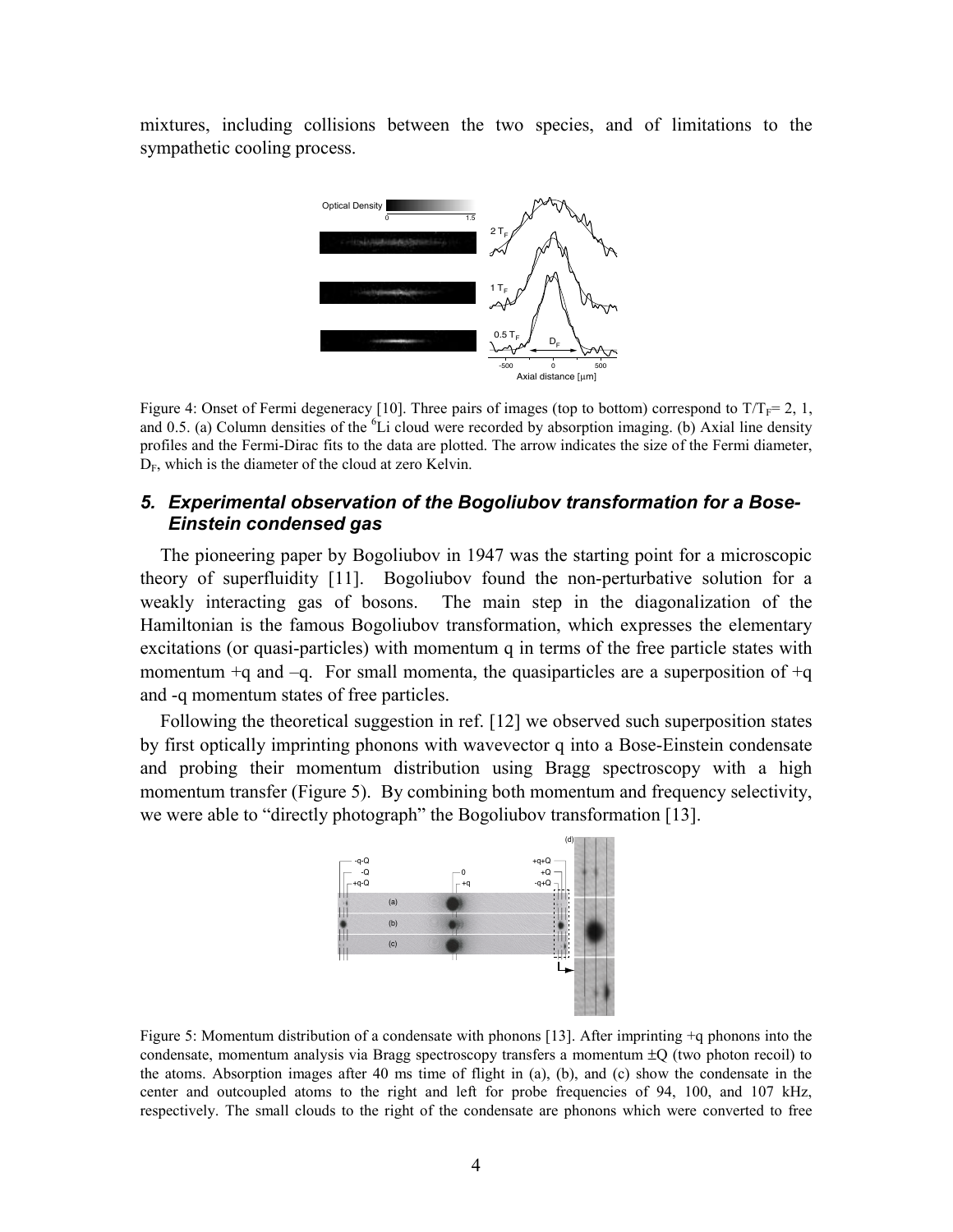particles. The size of the images is  $25 \times 2.2$  mm. (d) The outlined region in (a) - (c) on the right is magnified, and clearly shows outcoupled atoms with momenta  $Q\pm q$ , implying that phonons with wavevector  $q/\hbar$  have both +q and -q free particle momentum components.

### *6. Transport of Bose-Einstein Condensates with Optical Tweezers*

Conventional condensate production techniques severely limit optical and mechanical access to experiments due to the many laser beams and magnetic coils needed to create BECs. This conflict between cooling infrastructure and accessibility to manipulate and study condensates has been a major restriction to previous experiments. So far, most experiments were carried out within a few millimeters of where the condensate was created. What is highly desirable is a condensate "beam line" that delivers condensates to a variety of experimental platforms.

We have transported gaseous Bose-Einstein condensates over distances up to 44 cm [14]. This was accomplished by trapping the condensate in the focus of an infrared laser and translating the location of the laser focus with controlled acceleration. Condensates of order  $10<sup>6</sup>$  atoms were moved into an auxiliary "science" chamber which has excellent optical and mechanical access. This technique is ideally suited to deliver condensates close to surfaces, e.g., to microscopic waveguides and into electromagnetic cavities. As a proof-of-principle demonstration, we have used the tweezers technique to transfer condensates into a magnetic trap formed by a Z-shaped wire suspended in the science chamber (Figure 6). The same procedure can now be used to load condensates into atom chips In such devices, patterns of wires are lithographically deposited on a surface and may allow the realization of single-mode waveguides and atom interferometers.



Figure 6: Absorption images of condensates in the science chamber, side view [14]. All images have the same scale. Condensates of  $\approx 6 \cdot 10^5$  atoms are shown in (a) optical trap and (b) wire-trap. The center segment of the Z-shaped wire is visible as a dark speckled horizontal strip and is 740 µm above the trapped atoms. The condensate was released from (c) an optical trap and observed after 10 msec time of flight and (d) from a wiretrap after 23 ms time of flight. (e) Schematic of the wiretrap, top view. I<sub>w</sub> = 2 A is the current through the wire, and  $B_0 = 2.9$  G is the bias field. Atoms are trapped below the 5-mm-long central segment of the wire, which is aligned with the optical trap axis. The wiretrap was located 36 cm from where the condensates were produced.